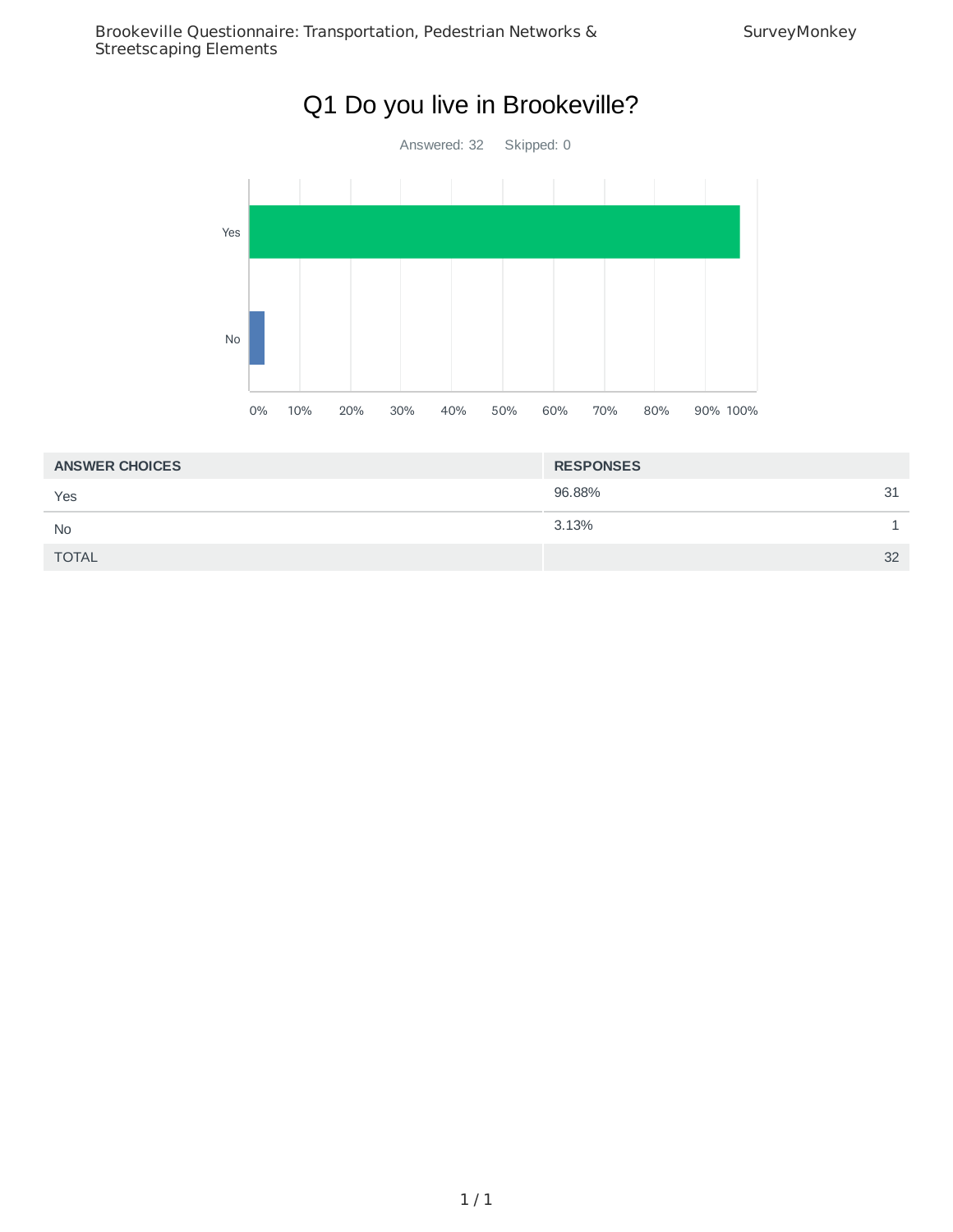### Q2 In just a few words or a phrase, what do you like best about Brookeville?

Answered: 31 Skipped: 1

| #  | <b>RESPONSES</b>                                                                                                                                                                                                               | <b>DATE</b>        |
|----|--------------------------------------------------------------------------------------------------------------------------------------------------------------------------------------------------------------------------------|--------------------|
| 1  | The surrounding environment/nature                                                                                                                                                                                             | 5/11/2021 9:58 PM  |
| 2  | I like the greenscape/landscape and the look of the homes                                                                                                                                                                      | 5/11/2021 8:17 PM  |
| 3  | How everyone is friendly and neighborly.                                                                                                                                                                                       | 5/10/2021 10:27 AM |
| 4  | the small town nature and neighborly feel                                                                                                                                                                                      | 5/5/2021 8:22 PM   |
| 5  | I like Brookeville as a small community that is relatively isolated by geography and                                                                                                                                           | 5/5/2021 3:00 PM   |
|    | infrastructure yet close to everything at the same time. Bracket by woods, we are raising our<br>kids in an environment very similar to the way I grew up in the 60s and 70s. That is a hard<br>thing to find in this century. |                    |
| 6  | Beautiful historical town                                                                                                                                                                                                      | 5/5/2021 7:50 AM   |
| 7  | Small, historic and picturesque                                                                                                                                                                                                | 5/4/2021 8:06 PM   |
| 8  | historic flavor                                                                                                                                                                                                                | 5/4/2021 7:57 PM   |
| 9  | good neighbors, history, old houses, trees                                                                                                                                                                                     | 5/4/2021 5:51 PM   |
| 10 | Distinct community                                                                                                                                                                                                             | 5/4/2021 5:22 PM   |
| 11 | I love that it is incredibly unique and lush but tucked away so it's a hidden secret (yet still so<br>close to amenities!)                                                                                                     | 5/4/2021 3:52 PM   |
| 12 | The historic aspect, the natural surroundings, the people                                                                                                                                                                      | 5/4/2021 3:47 PM   |
| 13 | Quiet                                                                                                                                                                                                                          | 5/4/2021 3:10 PM   |
| 14 | I love the small town feel and friendliness of the people.                                                                                                                                                                     | 5/4/2021 2:38 PM   |
| 15 | The nature, history and quietness of the town                                                                                                                                                                                  | 5/4/2021 12:32 PM  |
| 16 | It is truly a town where we know all of our neighbors                                                                                                                                                                          | 5/4/2021 11:31 AM  |
| 17 | The residents all care about each other and the town is a peaceful, relaxing place to live.                                                                                                                                    | 5/4/2021 11:22 AM  |
| 18 | its charming, picturesque streetscapes, its well preserved historic character                                                                                                                                                  | 5/4/2021 10:52 AM  |
| 19 | History                                                                                                                                                                                                                        | 5/4/2021 10:40 AM  |
| 20 | So many people who care so much about the Town.                                                                                                                                                                                | 4/27/2021 5:59 PM  |
| 21 | sense of community, unique and quirky town, preserving history                                                                                                                                                                 | 4/27/2021 11:45 AM |
| 22 | The people of Brookeville. The props National history of Brookeville. The homes and the very<br>natural surroundings.                                                                                                          | 4/25/2021 2:24 PM  |
| 23 | The character of the homes and the people.                                                                                                                                                                                     | 4/24/2021 9:22 PM  |
| 24 | Nice quaint central location (and eventually quiet).                                                                                                                                                                           | 4/24/2021 4:43 PM  |
| 25 | Historic Character, Walkability, Safe Place to Live                                                                                                                                                                            | 4/24/2021 12:35 PM |
| 26 | Beautiful town with unique homes and properties.                                                                                                                                                                               | 4/24/2021 10:43 AM |
| 27 | It is a nice community to live in                                                                                                                                                                                              | 4/23/2021 4:15 PM  |
| 28 | Quiet, secluded, private, calm                                                                                                                                                                                                 | 4/22/2021 11:49 PM |
| 29 | Charming historic town with potential                                                                                                                                                                                          | 4/22/2021 6:17 PM  |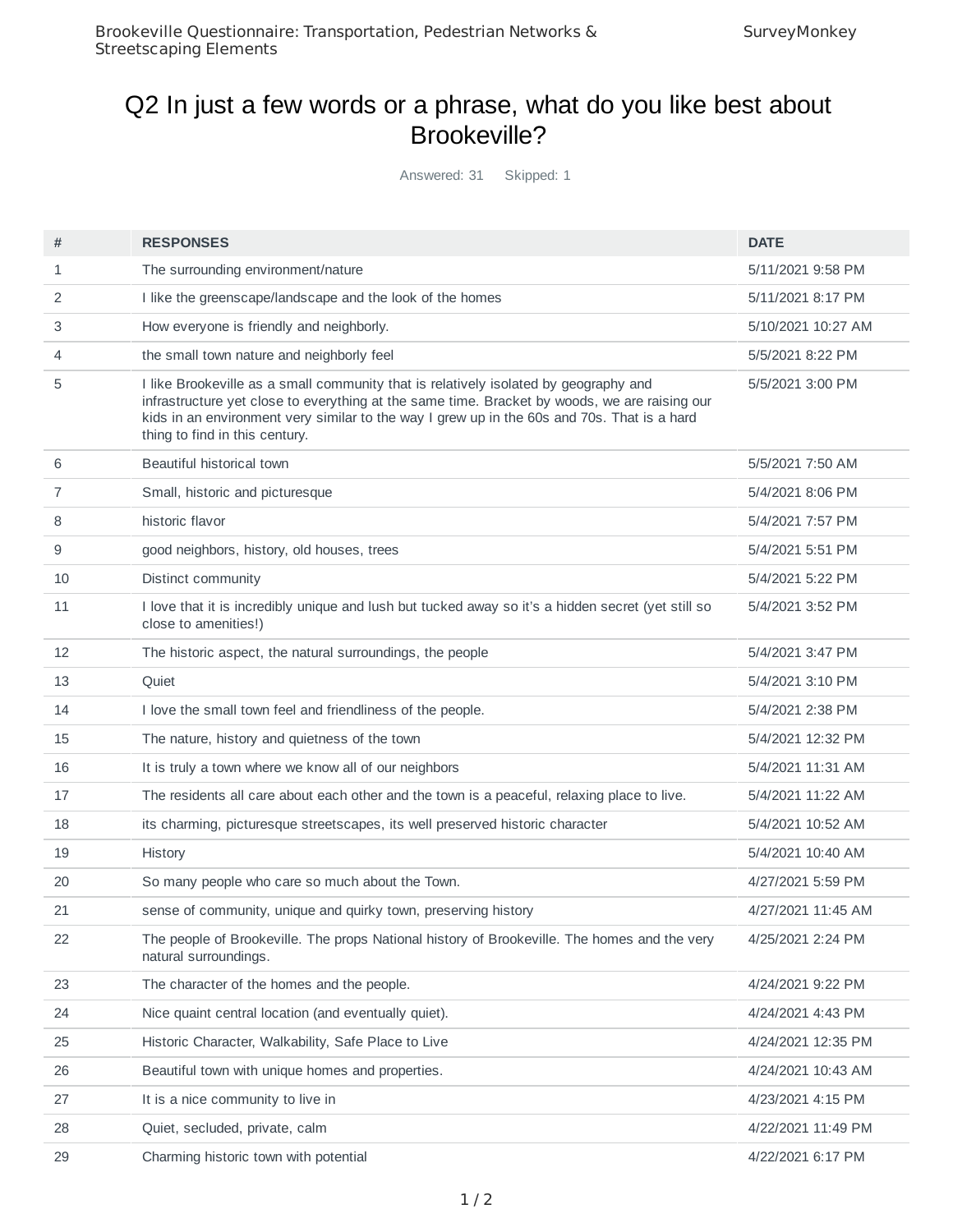|    | Brookeville Questionnaire: Transportation, Pedestrian Networks &<br><b>Streetscaping Elements</b> | SurveyMonkey      |
|----|---------------------------------------------------------------------------------------------------|-------------------|
| 30 | The quiet neighborhood feel with little to no outside people and traffic deal with.               | 4/22/2021 6:01 PM |
| 31 | it's quiet                                                                                        | 4/22/2021 4:44 PM |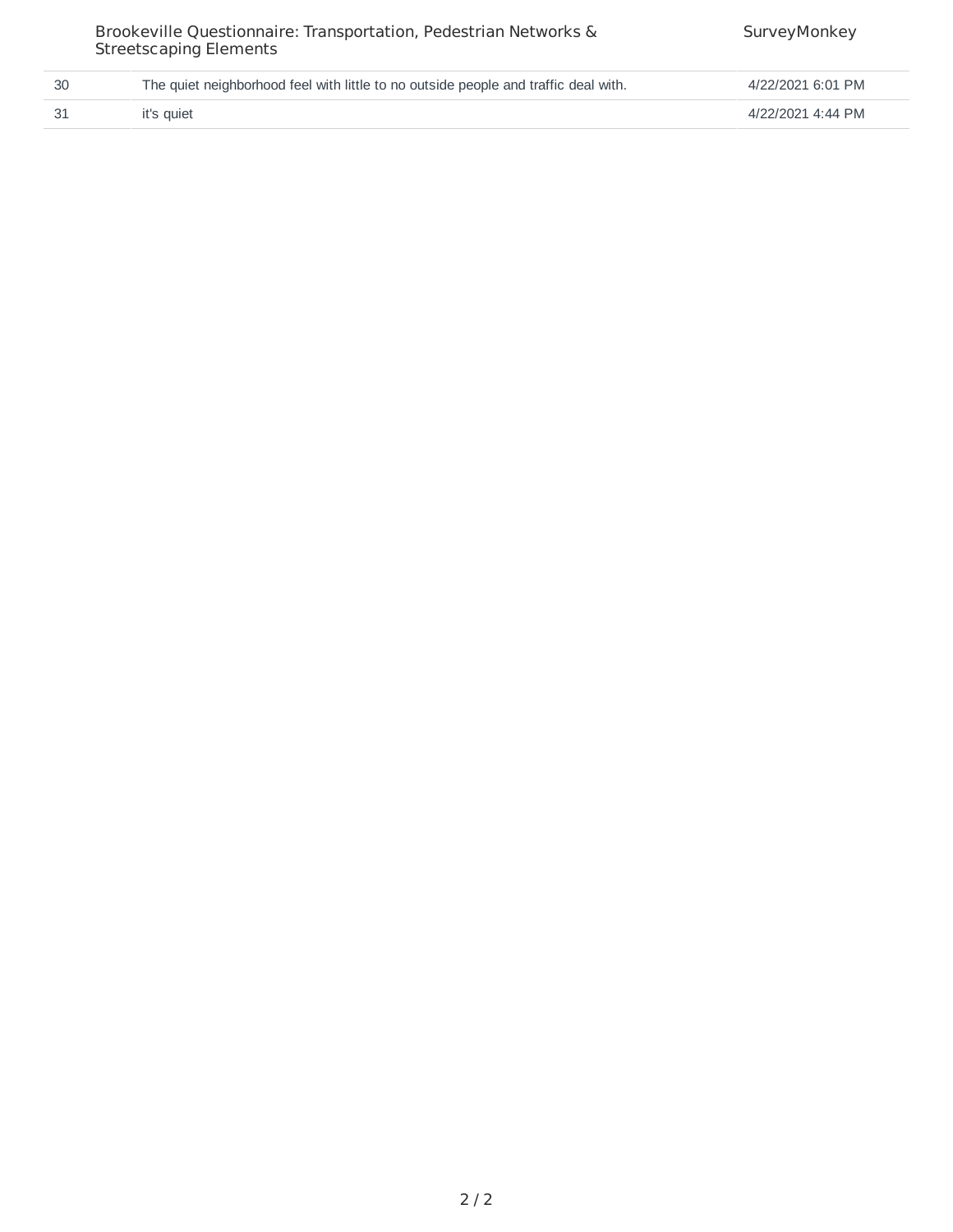# Q3 In just a few words or a phrase describe the most distinguishing characteristic of Brookeville's streetscape (built and natural elements of the designed street corridor)?

Answered: 26 Skipped: 6

| #  | <b>RESPONSES</b>                                                                                                                                                                                                                                    | <b>DATE</b>        |
|----|-----------------------------------------------------------------------------------------------------------------------------------------------------------------------------------------------------------------------------------------------------|--------------------|
| 1  | The Academy, streetlights                                                                                                                                                                                                                           | 5/11/2021 9:58 PM  |
| 2  | We love the look of the town with regards to design of the streets and homes.                                                                                                                                                                       | 5/10/2021 10:27 AM |
| 3  | historic homes                                                                                                                                                                                                                                      | 5/5/2021 8:22 PM   |
| 4  | We are surrounded by woods and streams on three sides. I love the charm and character of<br>the brickwork side walks. The roadways themselves are wholely unremarkable. What old<br>fashioned lamp posts survive, are a nice anachronistic element. | 5/5/2021 3:00 PM   |
| 5  | Dramatic and challenging topography, eclectic styles and varied dates of construction                                                                                                                                                               | 5/4/2021 8:06 PM   |
| 6  | Current streetscape? Not much.                                                                                                                                                                                                                      | 5/4/2021 7:57 PM   |
| 7  | Inaccessible one side of Town to the other, difficult to traverse as many uneven surfaces and<br>no sidewalks/safe connection to the walking path along Georgia Ave.                                                                                | 5/4/2021 5:22 PM   |
| 8  | Brick patterned sidewalks, houses built right close to the roads, historic-looking homes and<br>communal buildings.                                                                                                                                 | 5/4/2021 3:52 PM   |
| 9  | They need some work, but have a lot of promise.                                                                                                                                                                                                     | 5/4/2021 3:47 PM   |
| 10 | Historic looking - lots of variety                                                                                                                                                                                                                  | 5/4/2021 3:10 PM   |
| 11 | It's almost walkable but actually quite dangerous.                                                                                                                                                                                                  | 5/4/2021 2:38 PM   |
| 12 | The historic homes, front porches and tree lined streets.                                                                                                                                                                                           | 5/4/2021 11:22 AM  |
| 13 | lined with charming buildings, lots of gardens, brick sidewalks                                                                                                                                                                                     | 5/4/2021 10:52 AM  |
| 14 | market street                                                                                                                                                                                                                                       | 5/4/2021 10:40 AM  |
| 15 | The Brookeville Academy                                                                                                                                                                                                                             | 4/27/2021 5:59 PM  |
| 16 | rustic                                                                                                                                                                                                                                              | 4/27/2021 11:45 AM |
| 17 | Rustic look of the gravel roads.                                                                                                                                                                                                                    | 4/25/2021 2:24 PM  |
| 18 | Beautiful mature nature and architecture.                                                                                                                                                                                                           | 4/24/2021 9:22 PM  |
| 19 | Tons of potential, after the bypass goes in.                                                                                                                                                                                                        | 4/24/2021 4:43 PM  |
| 20 | Historic Character and small town feel/look. Academy, Madison House, and Valley house are<br>anchors that hold down our historic character                                                                                                          | 4/24/2021 12:35 PM |
| 21 | Scenic, peaceful appearance.                                                                                                                                                                                                                        | 4/24/2021 10:43 AM |
| 22 | There really is not a distinguishing characteristic of Brookeville. Maybe the Brookeville<br>Academy                                                                                                                                                | 4/23/2021 4:15 PM  |
| 23 | historic, unique, every home is different, every property has its own character                                                                                                                                                                     | 4/22/2021 11:49 PM |
| 24 | dangerous, with some nice homes and some delapitated                                                                                                                                                                                                | 4/22/2021 6:17 PM  |
| 25 | The brick sidewalks are great. The gravel roads are a nightmare to drive on, an eye sore to<br>look at and financial drain all year round and need an upgrade                                                                                       | 4/22/2021 6:01 PM  |
| 26 | simplicity                                                                                                                                                                                                                                          | 4/22/2021 4:44 PM  |
|    |                                                                                                                                                                                                                                                     |                    |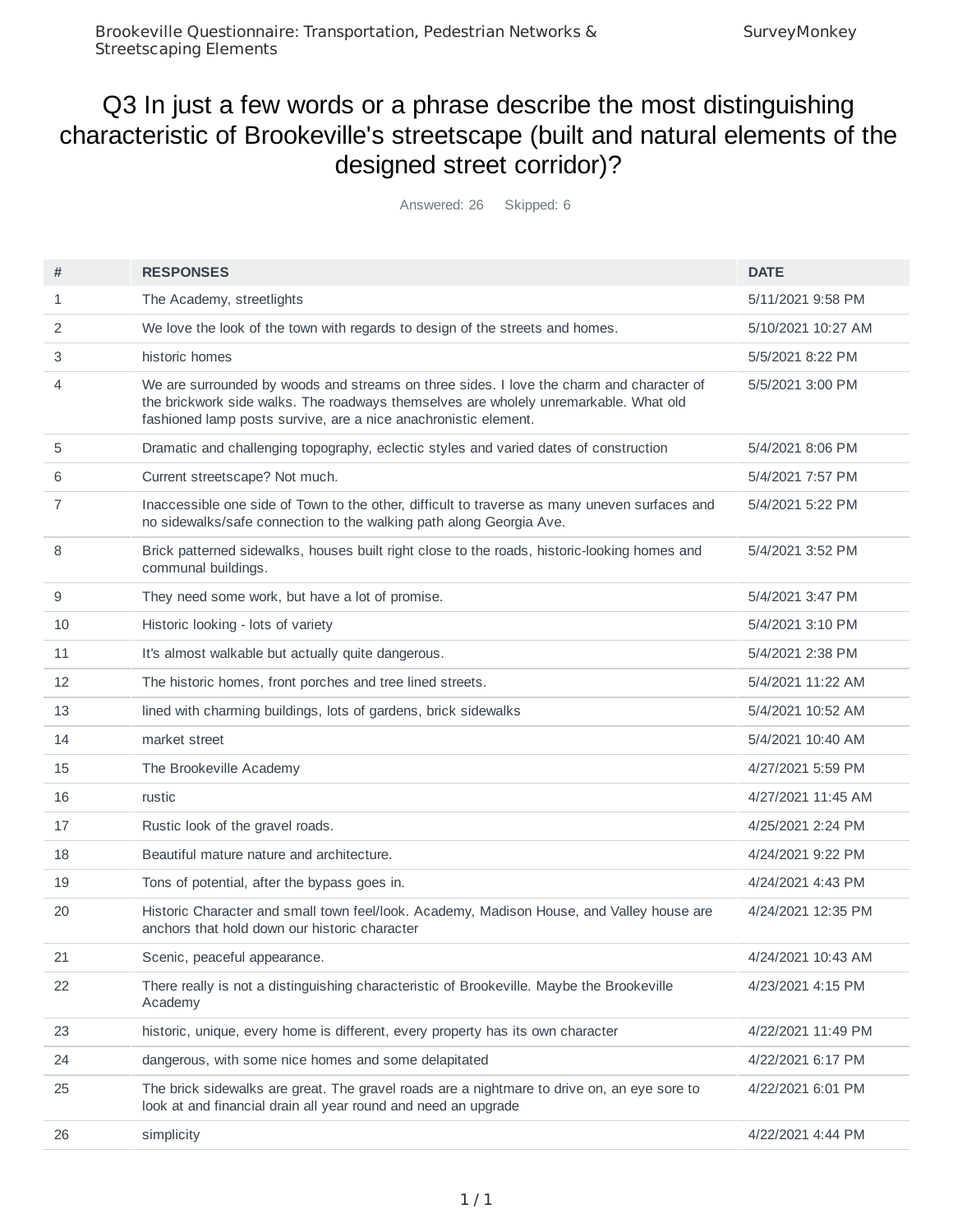

Q4 How do you use the streetscape in Brookeville?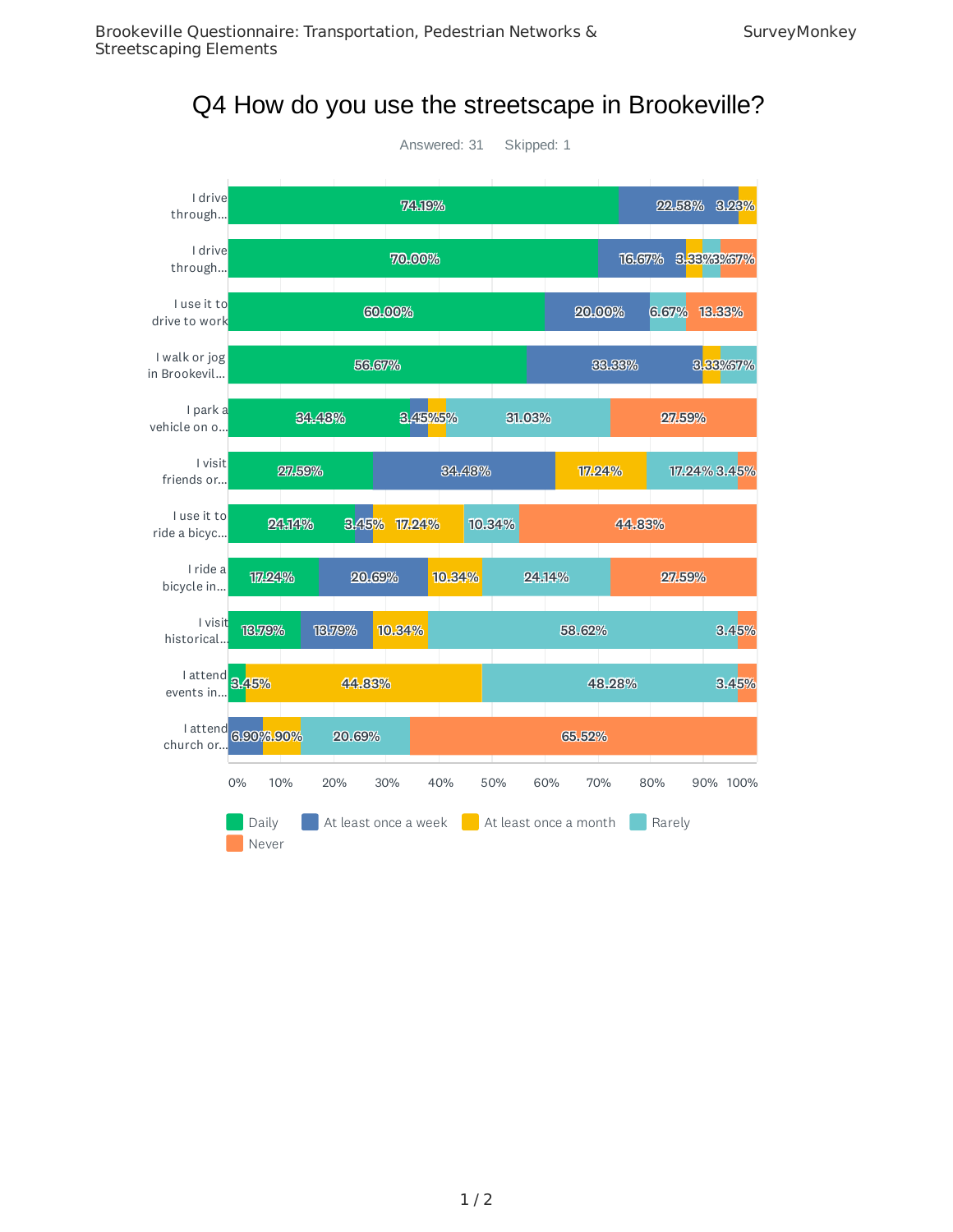|                                                               | <b>DAILY</b>  | AT LEAST ONCE A<br><b>WEEK</b> | AT LEAST ONCE A<br><b>MONTH</b> | <b>RARELY</b>            | <b>NEVER</b>  | <b>TOTAL</b> |
|---------------------------------------------------------------|---------------|--------------------------------|---------------------------------|--------------------------|---------------|--------------|
| I drive through Brookeville to run errands.                   | 74.19%<br>23  | 22.58%<br>7                    | 3.23%<br>1                      | $0.00\%$<br>0            | $0.00\%$<br>0 | 31           |
| I drive through Brookeville to get to other<br>destinations.  | 70.00%<br>21  | 16.67%<br>5                    | 3.33%<br>$\mathbf{1}$           | 3.33%<br>1               | 6.67%<br>2    | 30           |
| I use it to drive to work                                     | 60.00%<br>18  | 20.00%<br>6                    | $0.00\%$<br>$\Omega$            | 6.67%<br>2               | 13.33%<br>4   | 30           |
| I walk or jog in Brookeville for exercise or<br>enjoyment.    | 56.67%<br>17  | 33.33%<br>10                   | 3.33%<br>1                      | 6.67%<br>2               | 0.00%<br>0    | 30           |
| I park a vehicle on or along a street in<br>Brookeville.      | 34.48%<br>10  | 3.45%<br>1                     | 3.45%<br>1                      | 31.03%<br>9              | 27.59%<br>8   | 29           |
| I visit friends or family who live in<br>Brookeville.         | 27.59%<br>8   | 34.48%<br>10                   | 17.24%<br>5                     | 17.24%<br>5              | 3.45%<br>1    | 29           |
| I use it to ride a bicycle or walk to work                    | 24.14%<br>7   | 3.45%<br>1                     | 17.24%<br>5                     | 10.34%<br>3              | 44.83%<br>13  | 29           |
| I ride a bicycle in Brookeville for exercise<br>or enjoyment. | 17.24%<br>5   | 20.69%<br>6                    | 10.34%<br>3                     | 24.14%<br>$\overline{7}$ | 27.59%<br>8   | 29           |
| I visit historical sites in Brookeville.                      | 13.79%<br>4   | 13.79%<br>$\overline{4}$       | 10.34%<br>3                     | 58.62%<br>17             | 3.45%<br>1    | 29           |
| I attend events in Brookeville.                               | 3.45%<br>1    | $0.00\%$<br>0                  | 44.83%<br>13                    | 48.28%<br>14             | 3.45%<br>1    | 29           |
| I attend church or religious services in<br>Brookeville.      | $0.00\%$<br>0 | 6.90%<br>2                     | 6.90%<br>$\overline{2}$         | 20.69%<br>6              | 65.52%<br>19  | 29           |
|                                                               |               |                                |                                 |                          |               |              |

| # | <b>OTHER (PLEASE SPECIFY)</b>                                                                                                           | <b>DATE</b>        |
|---|-----------------------------------------------------------------------------------------------------------------------------------------|--------------------|
|   | Walk my dogs.                                                                                                                           | 4/24/2021 9:22 PM  |
|   | It would be nice to be able to pull out of my driveway safely, maybe lower speed limit, speed<br>bumps along west side of Market street | 4/22/2021 11:49 PM |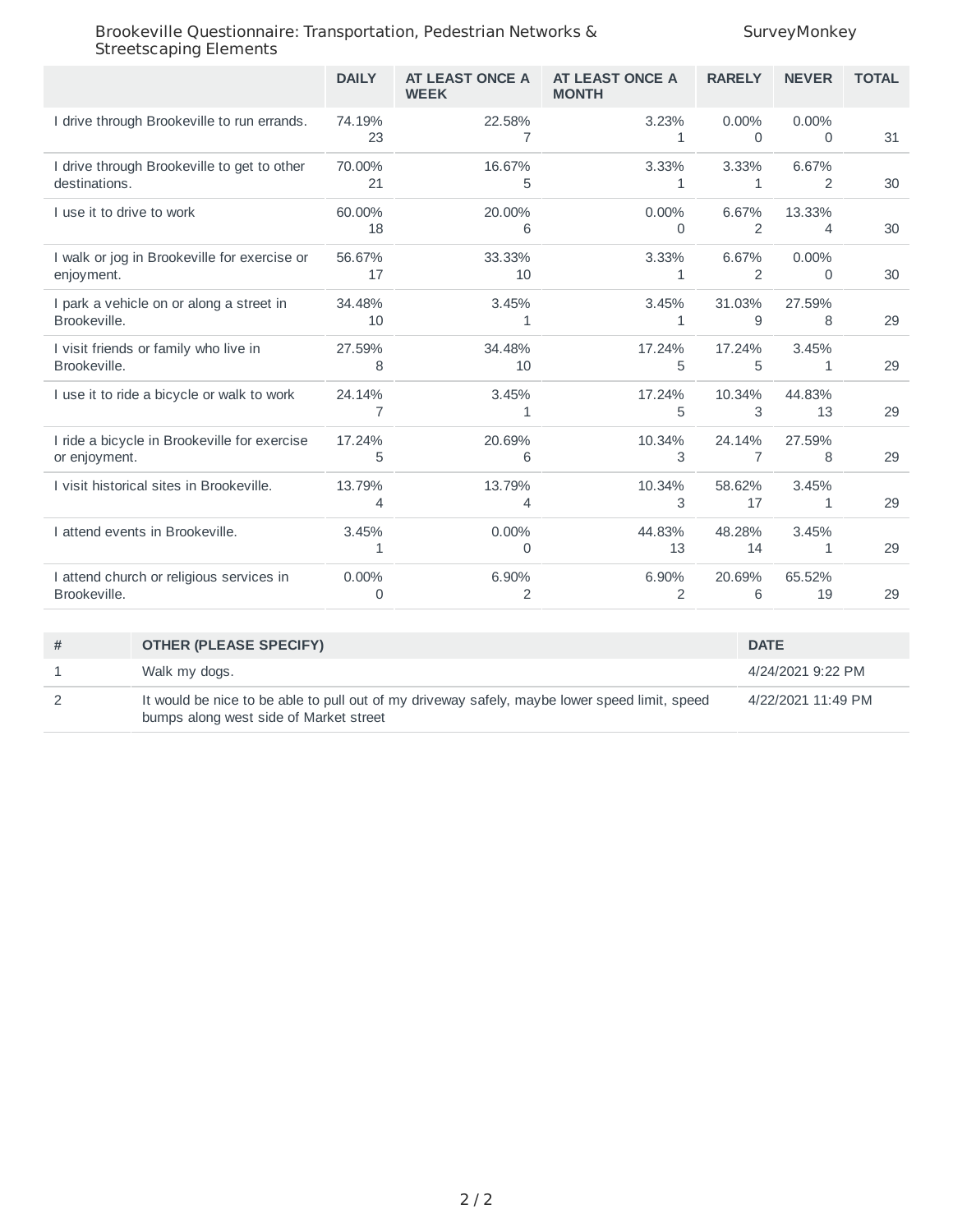### Q5 If the streetscape is changed to increase pedestrian or bicycle safety or to slow traffic, how would you treat each of the following historic elements?



#### Preserve as is

If replaced, use modern materials and design so that it looks similar to the original If replaced, use modern materials and design so that it looks different from the origina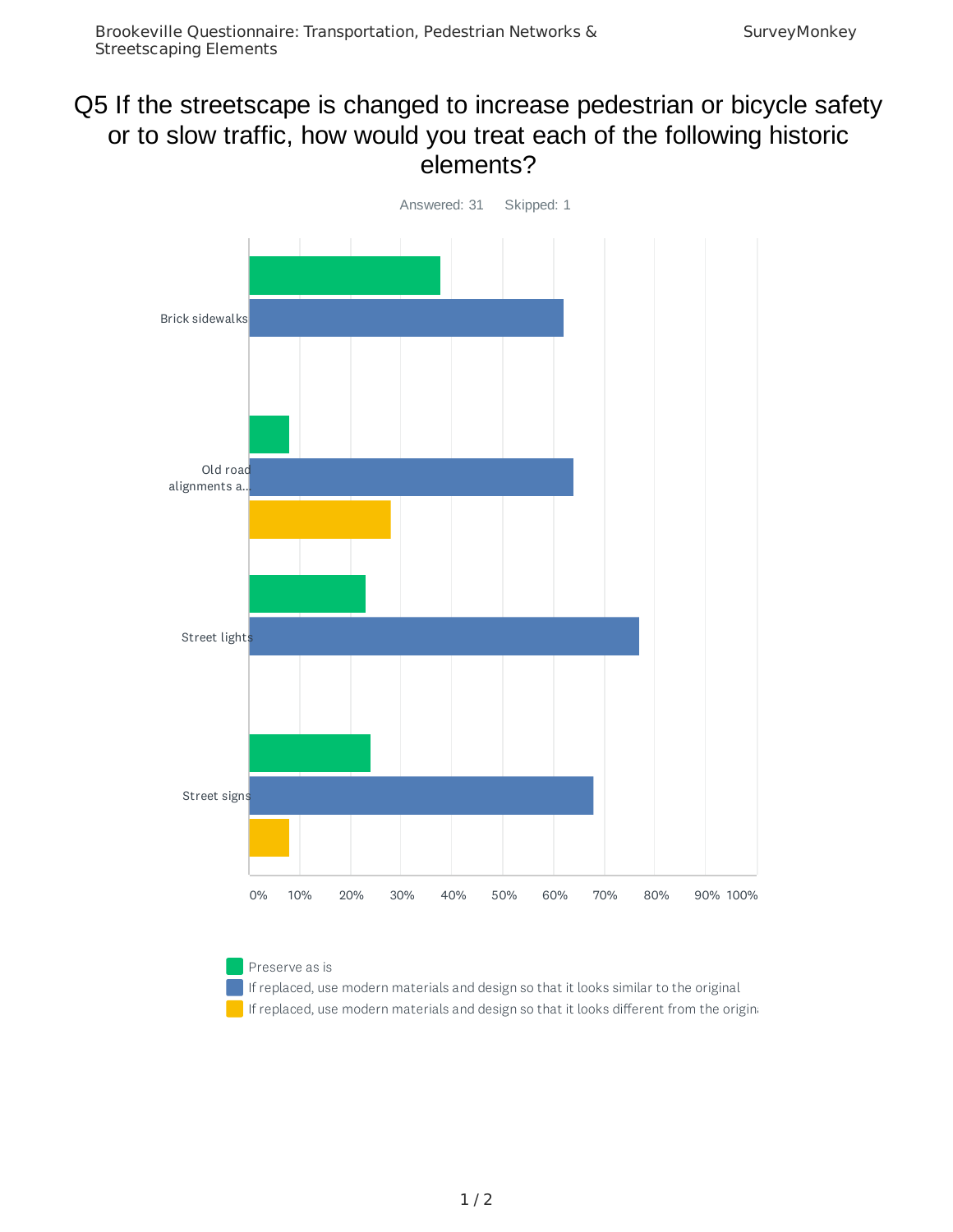|                                                                              | <b>PRESERVE</b><br>AS IS | IF REPLACED, USE MODERN<br><b>MATERIALS AND DESIGN SO THAT</b><br><b>IT LOOKS SIMILAR TO THE</b><br><b>ORIGINAL</b> | IF REPLACED, USE MODERN<br><b>MATERIALS AND DESIGN SO THAT IT</b><br><b>LOOKS DIFFERENT FROM THE</b><br><b>ORIGINAL</b> | <b>TOTAL</b> |
|------------------------------------------------------------------------------|--------------------------|---------------------------------------------------------------------------------------------------------------------|-------------------------------------------------------------------------------------------------------------------------|--------------|
| <b>Brick sidewalks</b>                                                       | 37.93%<br>11             | 62.07%<br>18                                                                                                        | $0.00\%$<br>0                                                                                                           | 29           |
| Old road alignments<br>and street remnants<br>within public right-of-<br>way | 8.00%                    | 64.00%<br>16                                                                                                        | 28.00%                                                                                                                  | 25           |
| Street lights                                                                | 23.08%<br>6              | 76.92%<br>20                                                                                                        | $0.00\%$<br>0                                                                                                           | 26           |
| Street signs                                                                 | 24.00%<br>6              | 68.00%<br>17                                                                                                        | 8.00%                                                                                                                   | 25           |

| #  | <b>OTHER (PLEASE SPECIFY)</b>                                                                                                                                                                                                                                                                          | <b>DATE</b>        |
|----|--------------------------------------------------------------------------------------------------------------------------------------------------------------------------------------------------------------------------------------------------------------------------------------------------------|--------------------|
| 1  | I completely understand the need for a modernization for safety and use purposes but the town<br>has charm from its history that makes it ones of the greatest places to live. If modernization<br>needs to happen to allow for ease of walking/biking etc. then keeping the design would be<br>ideal. | 5/10/2021 10:27 AM |
| 2  | Please fix north street, the potholes are ridiculous                                                                                                                                                                                                                                                   | 5/5/2021 7:50 AM   |
| 3  | I don't have a strong opinion about alignments or signs.                                                                                                                                                                                                                                               | 5/4/2021 2:38 PM   |
| 4  | Pop                                                                                                                                                                                                                                                                                                    | 4/25/2021 2:24 PM  |
| 5  | Please narrow the roads to slow traffic and improve the existing gravel road with whatever will<br>last the longest.                                                                                                                                                                                   | 4/24/2021 9:22 PM  |
| 6  | It won't let me choose If replaced, use modern materials similar to the original. That is what I<br>choose for each.                                                                                                                                                                                   | 4/24/2021 12:35 PM |
| 7  | Reduce or change the amount of street signage.                                                                                                                                                                                                                                                         | 4/24/2021 10:43 AM |
| 8  | Preserve all historic elements                                                                                                                                                                                                                                                                         | 4/22/2021 11:49 PM |
| 9  | roads need to be reworked at market/high intersection to be safer                                                                                                                                                                                                                                      | 4/22/2021 6:17 PM  |
| 10 | Street lights and sighns                                                                                                                                                                                                                                                                               | 4/22/2021 6:01 PM  |
| 11 | I'd love to see a sidewalk all the way to Olney                                                                                                                                                                                                                                                        | 4/22/2021 4:44 PM  |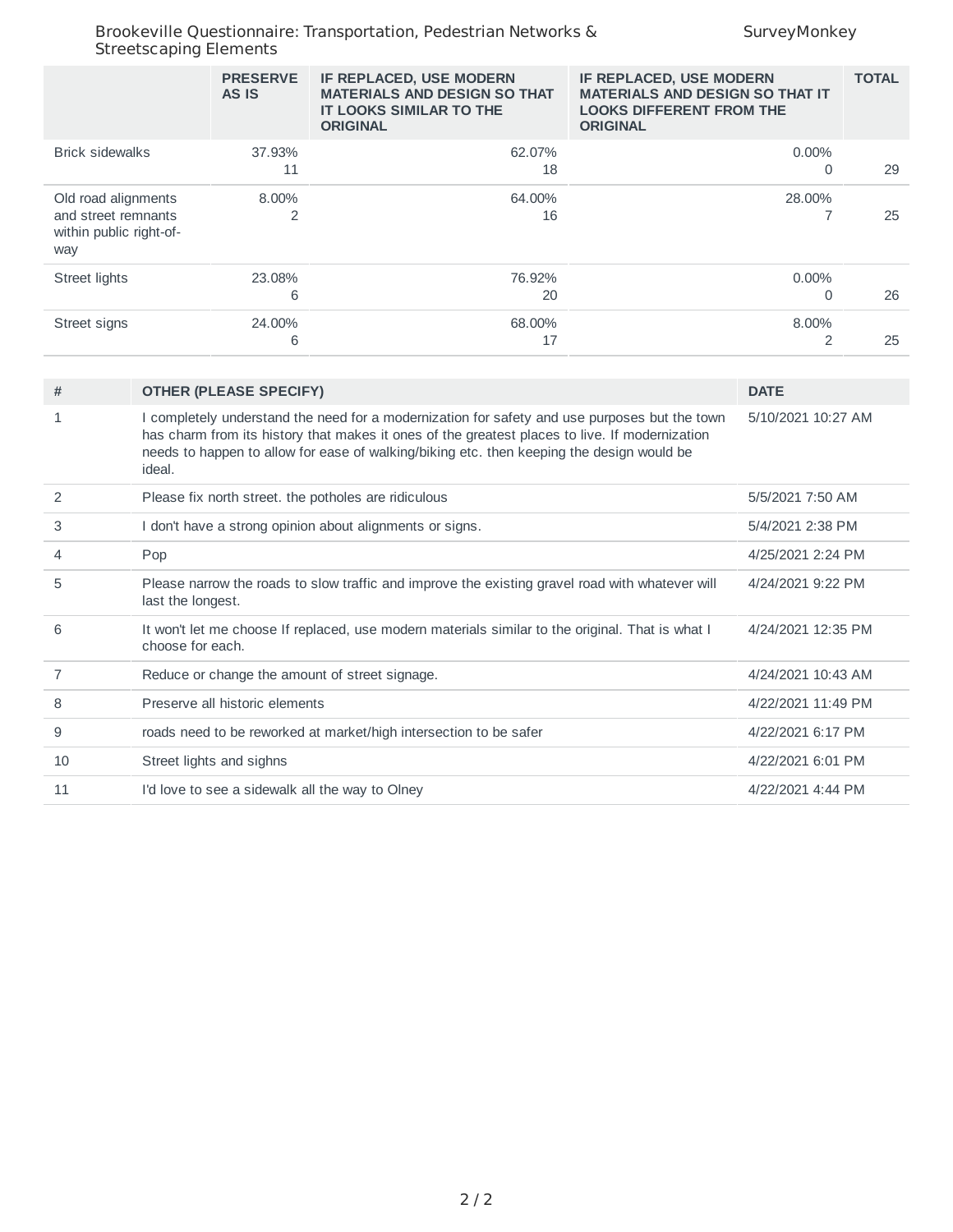# Q6 What is the biggest challenge facing the town in preserving the features important to you?

Answered: 29 Skipped: 3

| #  | <b>RESPONSES</b>                                                                                                                                                                                                                                                                                                  | <b>DATE</b>        |
|----|-------------------------------------------------------------------------------------------------------------------------------------------------------------------------------------------------------------------------------------------------------------------------------------------------------------------|--------------------|
| 1  | Funding                                                                                                                                                                                                                                                                                                           | 5/11/2021 9:58 PM  |
| 2  | Unknown. My guess is getting a consensus that changes are ok as long as they maintain the<br>historical look, regardless if they use non-modern or modern materials.                                                                                                                                              | 5/11/2021 8:17 PM  |
| 3  | maintaining the roads at a reasonable cost                                                                                                                                                                                                                                                                        | 5/5/2021 8:22 PM   |
| 4  | I am not aware of any particular challenge. I do want to see the basic character of the town<br>preserved and not lose the fact we are surrounded by trees. It would probably help improve the<br>look of Brookeville is I could manage to plan a trees or shrubs in our yard that did not die<br>immediately. :) | 5/5/2021 3:00 PM   |
| 5  | Budget and resistance to change                                                                                                                                                                                                                                                                                   | 5/4/2021 8:06 PM   |
| 6  | Money, unity of design                                                                                                                                                                                                                                                                                            | 5/4/2021 7:57 PM   |
| 7  | We need to preserve (and make new) paths and sidewalks to make the town very walk-able.                                                                                                                                                                                                                           | 5/4/2021 5:51 PM   |
| 8  | Improve the gravel roads                                                                                                                                                                                                                                                                                          | 5/4/2021 5:22 PM   |
| 9  | Differing opinions about what ought to be done.                                                                                                                                                                                                                                                                   | 5/4/2021 3:52 PM   |
| 10 | Balancing modern needs and the historical aspect                                                                                                                                                                                                                                                                  | 5/4/2021 3:47 PM   |
| 11 | Finding the money.                                                                                                                                                                                                                                                                                                | 5/4/2021 3:10 PM   |
| 12 | I'm honestly not sure. For me, walking safety is most important. (even more than historical<br>preservation)                                                                                                                                                                                                      | 5/4/2021 2:38 PM   |
| 13 | speeding traffic on the East Market street. Mostly traveling out of town onto Brighton Dam<br>road, as they make the turn, cars immediately accelerate at a dangerously high rate of speed.<br>Even when traffic comes from Brighton Dam road they are going way too fast into the town of<br>Brookeville.        | 5/4/2021 12:32 PM  |
| 14 | reducing traffic flow                                                                                                                                                                                                                                                                                             | 5/4/2021 11:31 AM  |
| 15 | Getting buy-in from residents to accept using more modern, safer, better performing, and more<br>durable materials.                                                                                                                                                                                               | 5/4/2021 11:22 AM  |
| 16 | resurfacing roads and replacing curbs and sidewalks with historically appropriate materials                                                                                                                                                                                                                       | 5/4/2021 10:52 AM  |
| 17 | <b>Funds</b>                                                                                                                                                                                                                                                                                                      | 5/4/2021 10:40 AM  |
| 18 | While Brookeville's history, embodied in its homes and landscape, is indispensable and unique,<br>the Town feature most important to me is the ability for neighbors to continue to get to know<br>each other in person. The biggest challenge to this is our inability to walk around Town easily<br>and safely. | 4/27/2021 5:59 PM  |
| 19 | money - safety issues for the brick sidewalks                                                                                                                                                                                                                                                                     | 4/27/2021 11:45 AM |
| 20 | An appreciation and commitment to preserving Brookeville historic features and infrastructure<br>consistent and respectful of those history.                                                                                                                                                                      | 4/25/2021 2:24 PM  |
| 21 | Cost and historic requirements. The town needs to be upgraded and should use modern<br>materials to do so. This can be accomplished while also maintaining the historic character in<br>town.                                                                                                                     | 4/24/2021 9:22 PM  |
| 22 | Would love a continuous SAFE sidewalk connecting Historic Brookeville to Brookeville and<br>then Brookeville to Olney. Having to cross back and forth by the academy and then the                                                                                                                                 | 4/24/2021 4:43 PM  |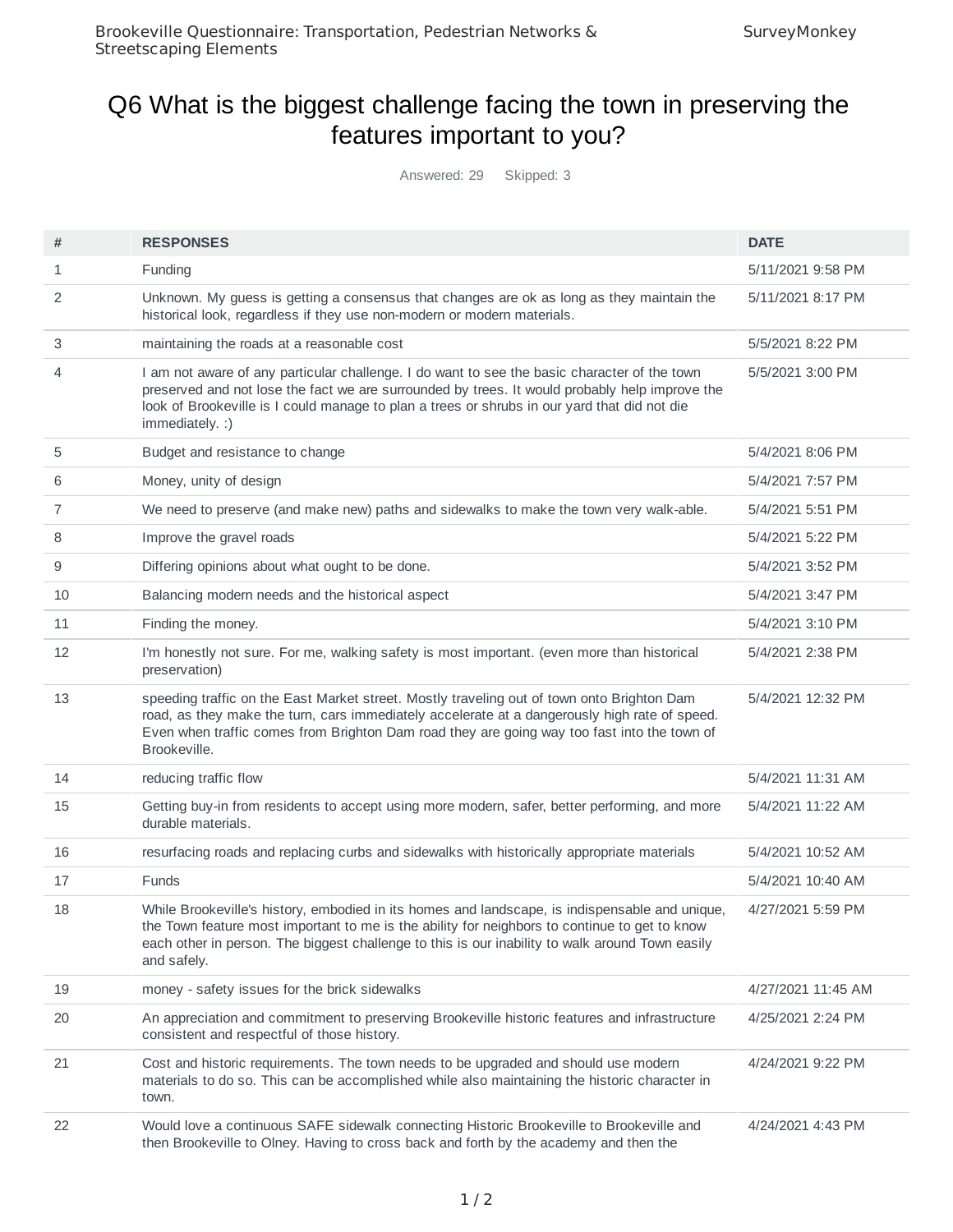|  |  | graveyard can be harrowing, depending on the day, |  |  |
|--|--|---------------------------------------------------|--|--|

| 23 | Funding, Safety                                                                                                                                                                                                                                                                                                                                          | 4/24/2021 12:35 PM |
|----|----------------------------------------------------------------------------------------------------------------------------------------------------------------------------------------------------------------------------------------------------------------------------------------------------------------------------------------------------------|--------------------|
| 24 | Improving the appearance and safety and blending with historical features.                                                                                                                                                                                                                                                                               | 4/24/2021 10:43 AM |
| 25 | Public opinion                                                                                                                                                                                                                                                                                                                                           | 4/23/2021 4:15 PM  |
| 26 | Maintenance                                                                                                                                                                                                                                                                                                                                              | 4/22/2021 11:49 PM |
| 27 | Town needs some form of HOA to maintain properties and homes while preserving historic<br>look, improvement is needed too, but should consider regulations to uphold investment.                                                                                                                                                                         | 4/22/2021 6:17 PM  |
| 28 | It's not a matter of preserving the features important to me. The bypass should increase the<br>quiet quaint nature of our little town I love. The roads (north south water and main) have been<br>an issue since we moved in and need addressed. Improving the surfaces of the roads will<br>make living and playing here better for all the residents. | 4/22/2021 6:01 PM  |
| 29 | intrusive neighbors who want to control what other people do on their own property                                                                                                                                                                                                                                                                       | 4/22/2021 4:44 PM  |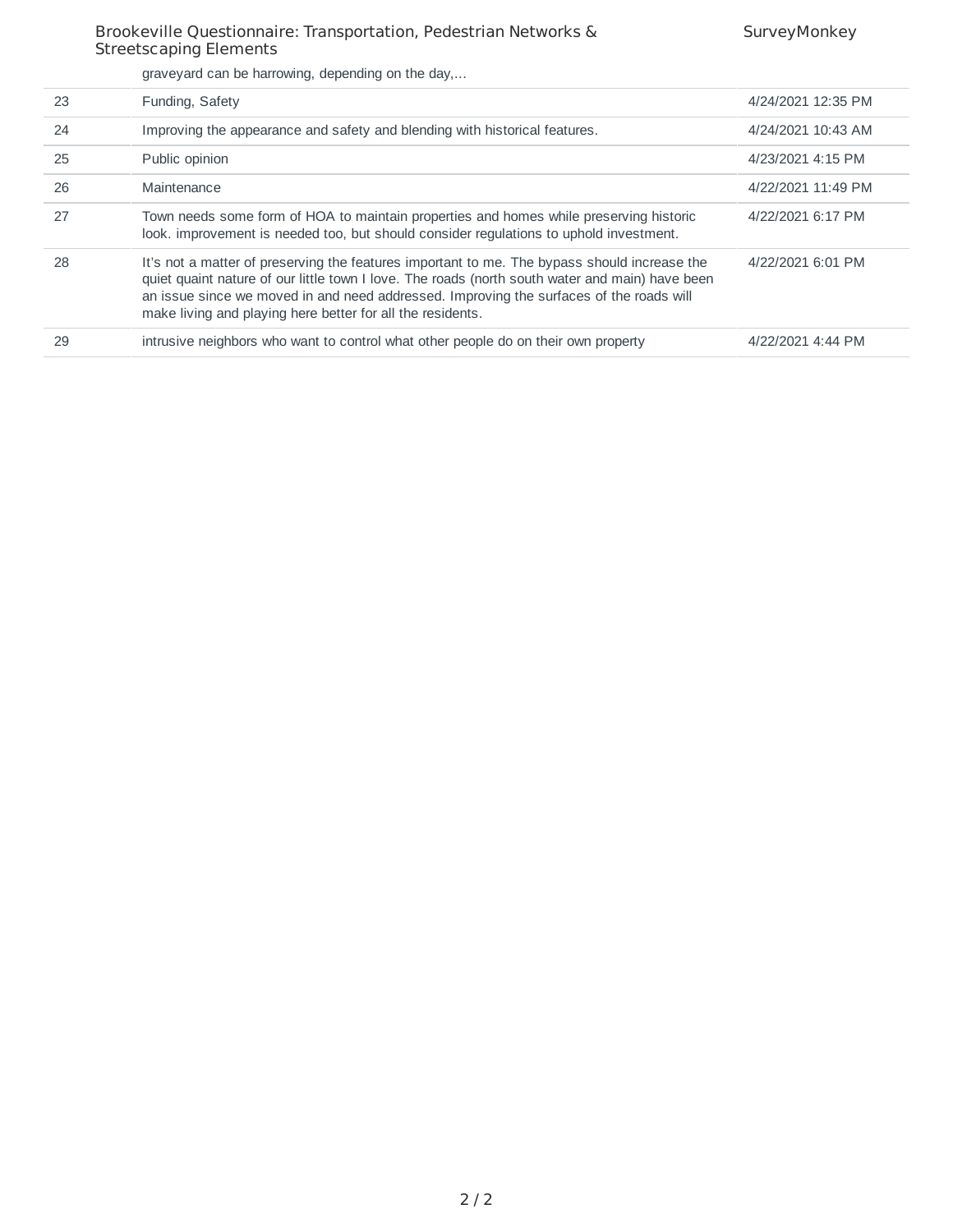### Q7 Which features of the streetscape would you like to change? Rank each feature starting with "1" as the highest priority, or select "N/A" if not applicable.

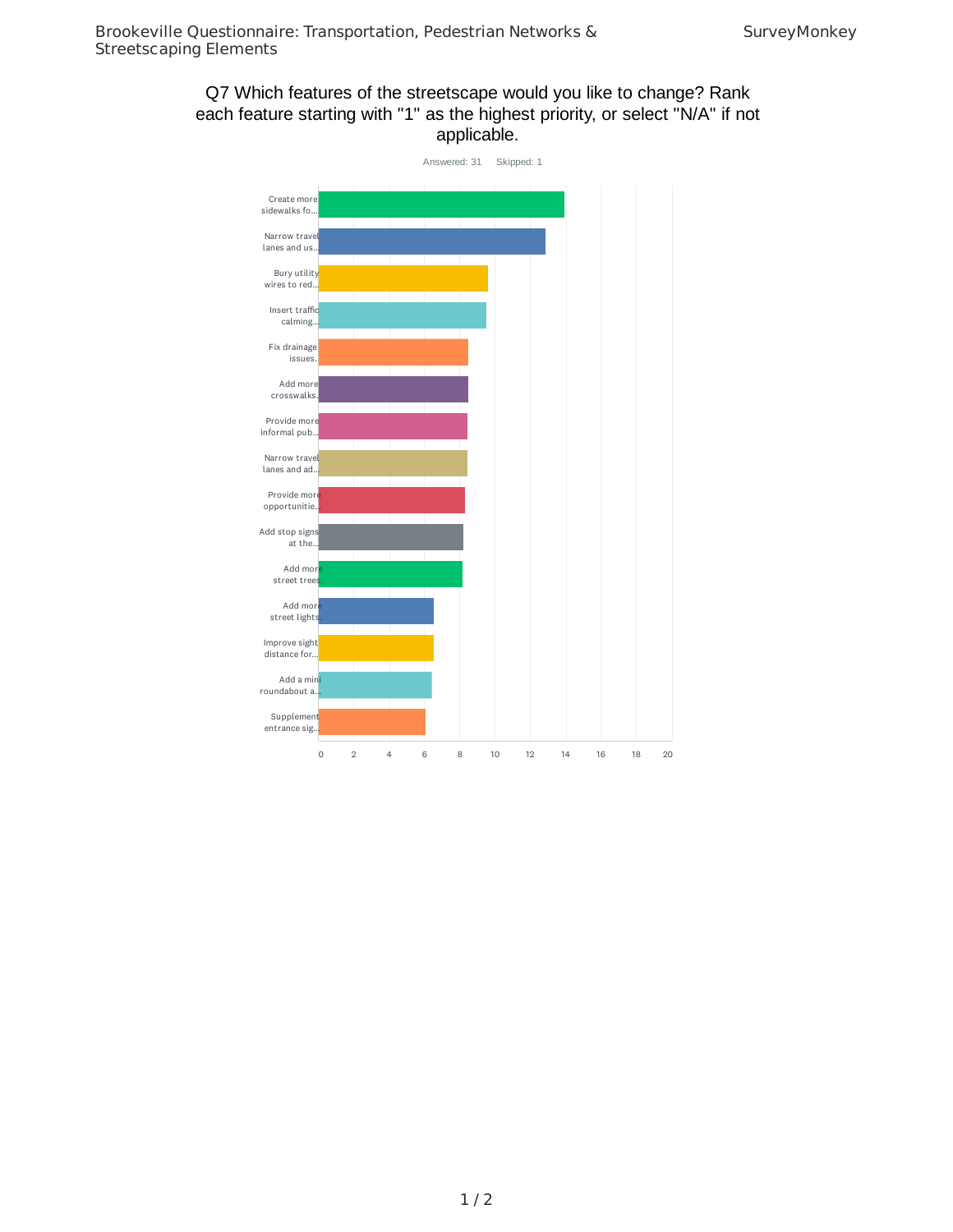|                                                                                                                                        | $\mathbf 1$              | $\overline{2}$           | 3                        | $\overline{4}$           | 5                        | 6                            | $\overline{7}$           | 8                            | 9                       | 10                           | 11                      | 12                      | 13                      |
|----------------------------------------------------------------------------------------------------------------------------------------|--------------------------|--------------------------|--------------------------|--------------------------|--------------------------|------------------------------|--------------------------|------------------------------|-------------------------|------------------------------|-------------------------|-------------------------|-------------------------|
| Create<br>more sidewalks for<br>safe pedestrian<br>circulation<br>throughout Town.                                                     | 46.43%<br>13             | 25.00%<br>$\overline{7}$ | 7.14%<br>$\overline{c}$  | 7.14%<br>$\overline{c}$  | 10.71%<br>3              | 0.00%<br>0                   | 0.00%<br>$\mathbf 0$     | 0.00%<br>$\mathsf{O}\xspace$ | 0.00%<br>$\mathbf 0$    | 0.00%<br>$\mathbf 0$         | 0.00%<br>$\mathbf 0$    | 0.00%<br>$\mathbf 0$    | 0.00%<br>$\mathbf 0$    |
| Narrow travel lanes<br>and use space to<br>create new<br>sidewalks, widen<br>sidewalks, or add<br>trees and plantings.                 | 14.81%<br>$\overline{4}$ | 29.63%<br>8              | 25.93%<br>$\overline{7}$ | 14.81%<br>$\overline{4}$ | 3.70%<br>$\mathbf{1}$    | 0.00%<br>0                   | 0.00%<br>0               | 0.00%<br>$\mathbf 0$         | 3.70%<br>$\mathbf{1}$   | 3.70%<br>$1\,$               | 0.00%<br>$\mathbf 0$    | 0.00%<br>$\mathbf 0$    | 0.00%<br>0              |
| Bury utility wires to<br>reduce<br>visual impact.                                                                                      | 7.14%<br>$\overline{c}$  | 7.14%<br>$\overline{c}$  | 0.00%<br>0               | 17.86%<br>5              | 3.57%<br>$1\,$           | 10.71%<br>3                  | 14.29%<br>$\overline{4}$ | 7.14%<br>$\overline{c}$      | 10.71%<br>3             | 3.57%<br>$\mathbf{1}$        | 7.14%<br>$\overline{c}$ | 0.00%<br>$\mathsf 0$    | 0.00%<br>0              |
| Insert traffic calming<br>measures to<br>slow vehicular<br>operating speeds.                                                           | 14.81%<br>4              | 7.41%<br>$\overline{c}$  | 7.41%<br>$\overline{c}$  | 7.41%<br>$\overline{c}$  | 3.70%<br>$\mathbf{1}$    | 0.00%<br>$\mathbf 0$         | 3.70%<br>1               | 11.11%<br>3                  | 7.41%<br>$\overline{c}$ | 11.11%<br>3                  | 7.41%<br>$\overline{2}$ | 3.70%<br>$1\,$          | 0.00%<br>0              |
| Fix drainage issues.                                                                                                                   | 13.79%<br>4              | 6.90%<br>$\overline{c}$  | 0.00%<br>0               | 6.90%<br>$\overline{c}$  | 6.90%<br>$\overline{2}$  | 10.34%<br>3                  | 6.90%<br>$\overline{c}$  | 3.45%<br>$1\,$               | 3.45%<br>$\mathbf{1}$   | 3.45%<br>$\mathbf{1}$        | 10.34%<br>3             | 10.34%<br>3             | 6.90%<br>$\overline{c}$ |
| Add more<br>crosswalks.                                                                                                                | 0.00%<br>0               | 7.41%<br>$\overline{c}$  | 7.41%<br>$\overline{c}$  | 3.70%<br>1               | 7.41%<br>$\overline{c}$  | 14.81%<br>4                  | 7.41%<br>2               | 7.41%<br>$\overline{c}$      | 7.41%<br>$\overline{c}$ | 0.00%<br>$\mathsf 0$         | 3.70%<br>$\mathbf{1}$   | 3.70%<br>1              | 7.41%<br>2              |
| Provide more<br>informal public green<br>spaces (open<br>spaces for gathering,<br>benches, gardens,<br>playgrounds, etc.).             | 3.57%<br>$1\,$           | 0.00%<br>$\mathbf 0$     | 3.57%<br>$\mathbf{1}$    | 14.29%<br>$\overline{4}$ | 17.86%<br>5              | 3.57%<br>$\mathbf{1}$        | 7.14%<br>$\overline{c}$  | 7.14%<br>$\overline{2}$      | 10.71%<br>3             | 3.57%<br>$\mathbf{1}$        | 0.00%<br>$\mathbf 0$    | 7.14%<br>$\overline{c}$ | 7.14%<br>$\overline{2}$ |
| Narrow travel lanes<br>and add on-road<br>bicycle facilities.                                                                          | 3.70%<br>$1\,$           | 3.70%<br>$\mathbf{1}$    | 14.81%<br>$\overline{4}$ | 3.70%<br>$1\,$           | 7.41%<br>$\overline{2}$  | 3.70%<br>$\mathbf 1$         | 7.41%<br>$\overline{c}$  | 3.70%<br>1                   | 7.41%<br>$\overline{c}$ | 3.70%<br>$1\,$               | 3.70%<br>$1\,$          | 0.00%<br>$\mathbf 0$    | 7.41%<br>2              |
| Provide more<br>opportunities for<br>natural surface trails<br>in wooded areas<br>around Town.                                         | 3.57%<br>$\mathbf{1}$    | 0.00%<br>$\mathbf 0$     | 10.71%<br>3              | 0.00%<br>$\mathbf 0$     | 10.71%<br>3              | 21.43%<br>6                  | 3.57%<br>$\mathbf{1}$    | 3.57%<br>$\mathbf{1}$        | 0.00%<br>$\mathbf 0$    | 10.71%<br>3                  | 10.71%<br>3             | 0.00%<br>$\circ$        | 10.71%<br>3             |
| Add stop signs at<br>the intersection of<br>High Street, Water<br>Street, and Market<br>Street.                                        | 3.57%<br>$\mathbf{1}$    | 7.14%<br>$\overline{c}$  | 7.14%<br>$\overline{c}$  | 3.57%<br>$1\,$           | 10.71%<br>3              | 3.57%<br>$\mathbf 1$         | 7.14%<br>2               | 0.00%<br>$\mathsf{O}\xspace$ | 7.14%<br>$\overline{c}$ | 0.00%<br>$\mathsf{O}\xspace$ | 3.57%<br>$1\,$          | 10.71%<br>3             | 0.00%<br>0              |
| Add more street<br>trees.                                                                                                              | 0.00%<br>0               | 0.00%<br>$\mathbf 0$     | 3.70%<br>1               | 7.41%<br>$\overline{c}$  | 14.81%<br>$\overline{4}$ | 3.70%<br>$\mathbf{1}$        | 7.41%<br>2               | 22.22%<br>6                  | 11.11%<br>3             | 11.11%<br>3                  | 0.00%<br>$\mathbf 0$    | 3.70%<br>$1\,$          | 0.00%<br>0              |
| Add more street<br>lights.                                                                                                             | 0.00%<br>0               | $0.00\%$<br>$\mathbf 0$  | 11.11%<br>3              | 0.00%<br>$\mathbf 0$     | 0.00%<br>$\mathbf 0$     | 7.41%<br>$\overline{c}$      | 11.11%<br>3              | 3.70%<br>1                   | 3.70%<br>$1\,$          | 7.41%<br>$\overline{c}$      | 0.00%<br>$\mathbf 0$    | 3.70%<br>1              | 0.00%<br>0              |
| Improve sight<br>distance for drivers<br>and pedestrians at<br>intersections<br>and curved<br>roadways where<br>visibility is limited. | 0.00%<br>0               | 0.00%<br>$\mathbf 0$     | 3.70%<br>1               | 7.41%<br>$\overline{c}$  | 0.00%<br>$\mathbf 0$     | 3.70%<br>$\mathbf{1}$        | 7.41%<br>$\overline{c}$  | 7.41%<br>$\overline{c}$      | 3.70%<br>$1\,$          | 11.11%<br>3                  | 11.11%<br>3             | 3.70%<br>$1\,$          | 14.81%<br>4             |
| Add a mini<br>roundabout at the<br>intersection of High<br>Street, Water Street,<br>and Market Street.                                 | 0.00%<br>$\mathbf 0$     | 10.34%<br>3              | 0.00%<br>$\mathbf 0$     | 6.90%<br>2               | 3.45%<br>$1\,$           | 0.00%<br>$\mathsf{O}\xspace$ | 3.45%<br>$\mathbf{1}$    | 6.90%<br>$\overline{2}$      | 3.45%<br>$1\,$          | 10.34%<br>3                  | 3.45%<br>$\mathbf{1}$   | 6.90%<br>2              | 10.34%<br>3             |
| Supplement<br>entrance signs with<br>attractive<br>gateway landscapes.                                                                 | 0.00%<br>0               | 0.00%<br>0               | 0.00%<br>$\mathbf 0$     | 0.00%<br>$\mathbf 0$     | 0.00%<br>$\mathbf 0$     | 14.29%<br>4                  | 10.71%<br>3              | 7.14%<br>2                   | 10.71%<br>3             | 3.57%<br>$\mathbf{1}$        | 7.14%<br>2              | 17.86%<br>5             | 0.00%<br>0              |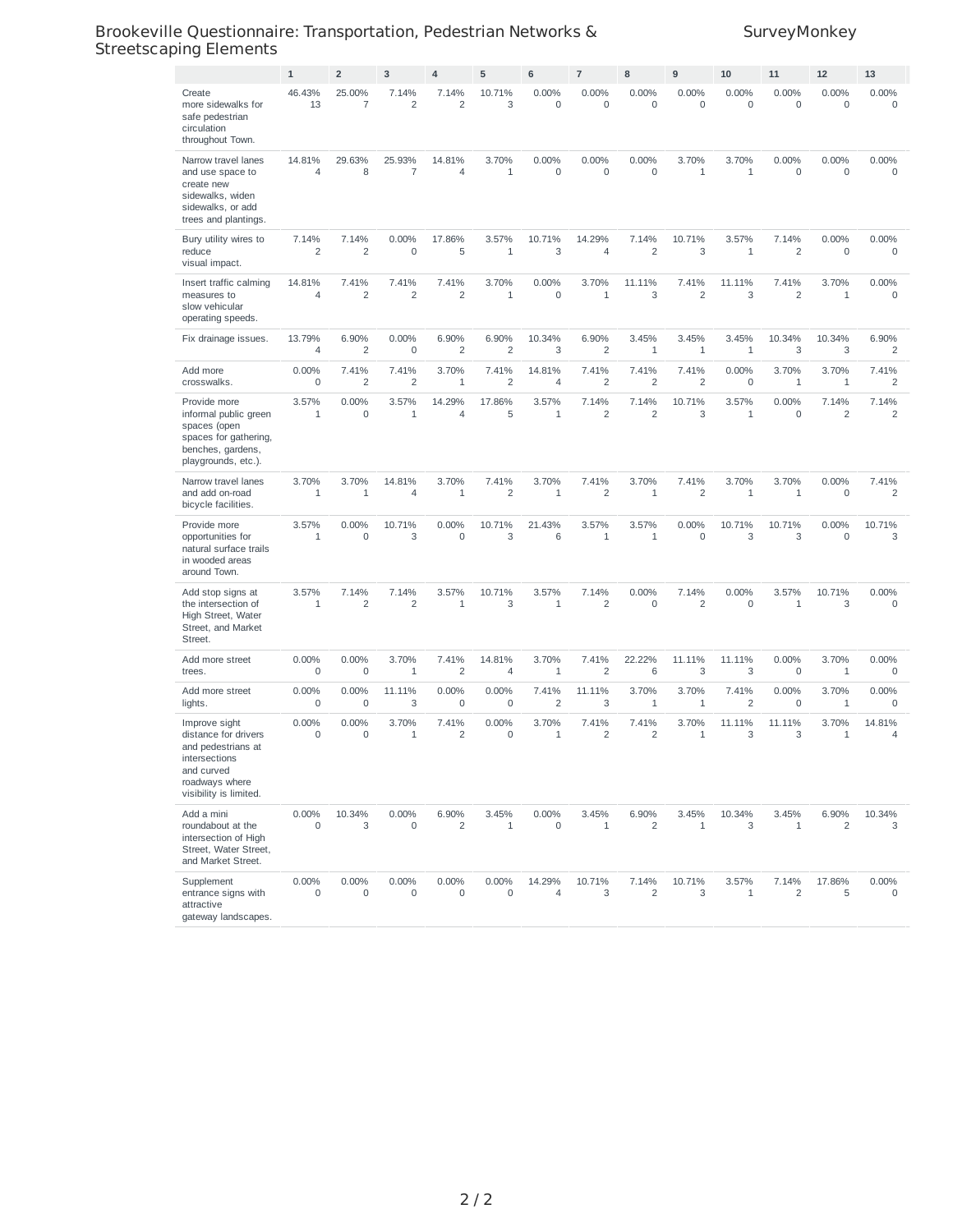# Q8 What is the biggest challenge facing the Town when it comes to the changes you would like to make?

Answered: 28 Skipped: 4

| #  | <b>RESPONSES</b>                                                                                                                                                                                                                                                                                                                                                                                                                                                                                                                                                                                                                                                            | <b>DATE</b>        |
|----|-----------------------------------------------------------------------------------------------------------------------------------------------------------------------------------------------------------------------------------------------------------------------------------------------------------------------------------------------------------------------------------------------------------------------------------------------------------------------------------------------------------------------------------------------------------------------------------------------------------------------------------------------------------------------------|--------------------|
| 1  | Creating the space for new sidewalks                                                                                                                                                                                                                                                                                                                                                                                                                                                                                                                                                                                                                                        | 5/11/2021 9:58 PM  |
| 2  | Timing                                                                                                                                                                                                                                                                                                                                                                                                                                                                                                                                                                                                                                                                      | 5/11/2021 8:17 PM  |
| 3  | actually getting things done by consensus                                                                                                                                                                                                                                                                                                                                                                                                                                                                                                                                                                                                                                   | 5/5/2021 8:22 PM   |
| 4  | I am worried about people wanting to go too far with changes. I am particularly concerned<br>about people suggesting more speed bumps or worse, traffic cameras. The ones we have are<br>already annoying enough. I'd prefer to see them gone. I have not noticed the traffic camera<br>stopping speeding. One a Saturday night it is like a disco in our living room with the speed<br>camera flashing so often. Hopefully the bypass with redirect the speeders. I don't want a<br>bypass and more speed bumps. I want a bypass and no speed bumps. Making the junction of<br>High, Market and Water Streets a three way stop should help slow down what traffic remains. | 5/5/2021 3:00 PM   |
| 5  | Fit the potholes on north street. It's no longer the 1700's. Use an appropriate material to handle<br>today's vehicles and levels of traffic.                                                                                                                                                                                                                                                                                                                                                                                                                                                                                                                               | 5/5/2021 7:50 AM   |
| 6  | Budget and resistance to change                                                                                                                                                                                                                                                                                                                                                                                                                                                                                                                                                                                                                                             | 5/4/2021 8:06 PM   |
| 7  | unsure                                                                                                                                                                                                                                                                                                                                                                                                                                                                                                                                                                                                                                                                      | 5/4/2021 7:57 PM   |
| 8  | cost and consensus                                                                                                                                                                                                                                                                                                                                                                                                                                                                                                                                                                                                                                                          | 5/4/2021 5:22 PM   |
| 9  | Cost                                                                                                                                                                                                                                                                                                                                                                                                                                                                                                                                                                                                                                                                        | 5/4/2021 3:52 PM   |
| 10 | Varied opinions                                                                                                                                                                                                                                                                                                                                                                                                                                                                                                                                                                                                                                                             | 5/4/2021 3:47 PM   |
| 11 | Lack of funds.                                                                                                                                                                                                                                                                                                                                                                                                                                                                                                                                                                                                                                                              | 5/4/2021 3:10 PM   |
| 12 | It is very challenging to cross the street in the morning or to walk without going into the<br>cemetery.                                                                                                                                                                                                                                                                                                                                                                                                                                                                                                                                                                    | 5/4/2021 2:38 PM   |
| 13 | \$                                                                                                                                                                                                                                                                                                                                                                                                                                                                                                                                                                                                                                                                          | 5/4/2021 11:31 AM  |
| 14 | Getting residents to buy into changing the structure of the town and replacing historic materials<br>with better modern materials.                                                                                                                                                                                                                                                                                                                                                                                                                                                                                                                                          | 5/4/2021 11:22 AM  |
| 15 | lack of funding to repair/replace curbstones, sidewalks, road surfaces with historically<br>appropriate designs and materials                                                                                                                                                                                                                                                                                                                                                                                                                                                                                                                                               | 5/4/2021 10:52 AM  |
| 16 | Funds                                                                                                                                                                                                                                                                                                                                                                                                                                                                                                                                                                                                                                                                       | 5/4/2021 10:40 AM  |
| 17 | Financing changes to the streetscape                                                                                                                                                                                                                                                                                                                                                                                                                                                                                                                                                                                                                                        | 4/27/2021 5:59 PM  |
| 18 | money                                                                                                                                                                                                                                                                                                                                                                                                                                                                                                                                                                                                                                                                       | 4/27/2021 11:45 AM |
| 19 | <b>Budgeting</b>                                                                                                                                                                                                                                                                                                                                                                                                                                                                                                                                                                                                                                                            | 4/25/2021 2:24 PM  |
| 20 | Funding.                                                                                                                                                                                                                                                                                                                                                                                                                                                                                                                                                                                                                                                                    | 4/24/2021 9:22 PM  |
| 21 | Space (width of road) to add safe sidewalks and bike safe lanes,                                                                                                                                                                                                                                                                                                                                                                                                                                                                                                                                                                                                            | 4/24/2021 4:43 PM  |
| 22 | Funding                                                                                                                                                                                                                                                                                                                                                                                                                                                                                                                                                                                                                                                                     | 4/24/2021 12:35 PM |
| 23 | Selecting the best contractor for this project. Cost will be an issue, but quality is paramount.<br>Do anticipate for cost overruns. Applaud the Commissioners for addressing this necessary<br>infrastructure project along with the resurfacing street projects in the Town.                                                                                                                                                                                                                                                                                                                                                                                              | 4/24/2021 10:43 AM |
| 24 | money                                                                                                                                                                                                                                                                                                                                                                                                                                                                                                                                                                                                                                                                       | 4/23/2021 4:15 PM  |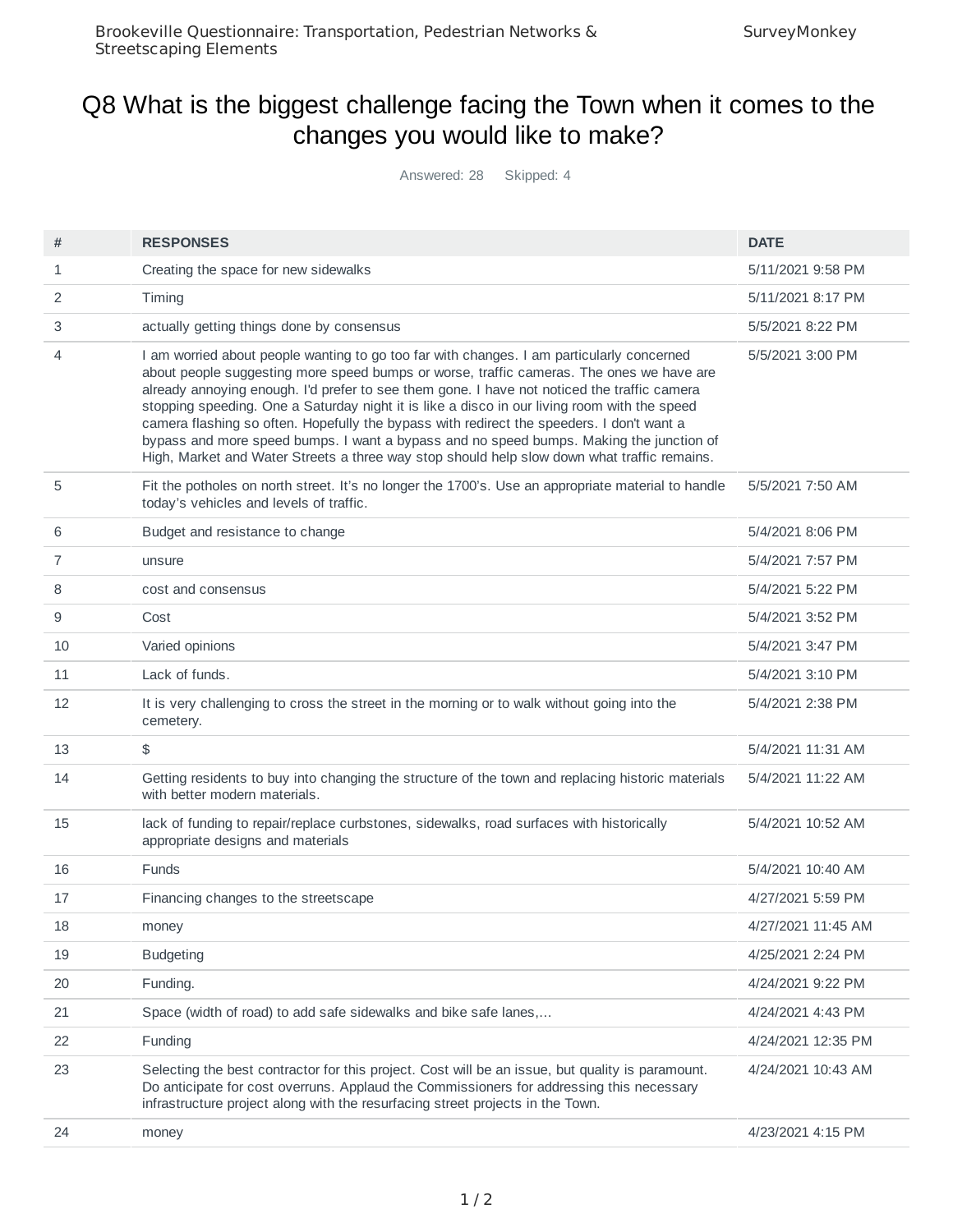|    | Brookeville Questionnaire: Transportation, Pedestrian Networks &<br><b>Streetscaping Elements</b>                                                                                                                        | SurveyMonkey       |
|----|--------------------------------------------------------------------------------------------------------------------------------------------------------------------------------------------------------------------------|--------------------|
| 25 | West side of Market Street is not considered when decisions are made. Curve in road causes<br>constant collisions and damage. Vibrations cause damage to homes directly on the street. No<br>street lights, no sidewalk. | 4/22/2021 11:49 PM |
| 26 | people not taking care of their properties and have no regard for the effect it has on the entire<br>neighborhood, property values and appearance of streets and entire town!!                                           | 4/22/2021 6:17 PM  |
| 27 | The residents who are challenging the efforts of the current commissioners to improve our<br>town.                                                                                                                       | 4/22/2021 6:01 PM  |
| 28 | reaching group consensus                                                                                                                                                                                                 | 4/22/2021 4:44 PM  |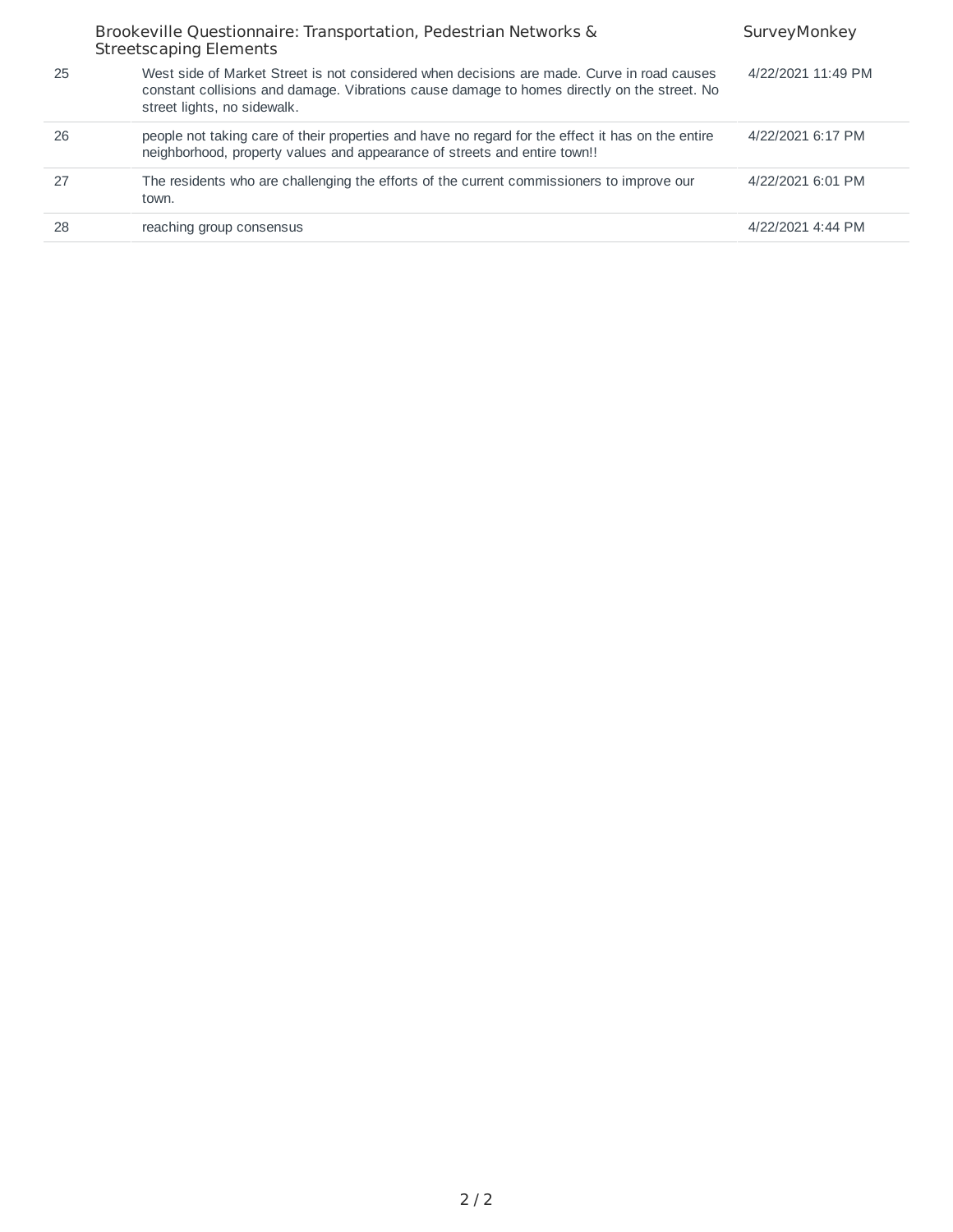### Q9 What improvement would make you more likely to use the streetscape area for walking?

Answered: 30 Skipped: 2

| #  | <b>RESPONSES</b>                                                                                                                                                                                                                                                                                       | <b>DATE</b>        |
|----|--------------------------------------------------------------------------------------------------------------------------------------------------------------------------------------------------------------------------------------------------------------------------------------------------------|--------------------|
| 1  | Wider/longer sidewalks that are well lit.                                                                                                                                                                                                                                                              | 5/11/2021 9:58 PM  |
| 2  | The sidewalks need to be extended and on both sides of the road. Additionally they need to be<br>widened. I feel uncomfortable walking with my children on these sidewalks considering how<br>fast people travel on the roads.                                                                         | 5/11/2021 8:17 PM  |
| 3  | paved roads and sidewalks                                                                                                                                                                                                                                                                              | 5/5/2021 8:22 PM   |
| 4  | Well an improvement in my weight and energy level would be most likely to do that. After that,<br>continuous sidewalks on High Street are number one. But if the city is going to take a slice of<br>my lawn for a side walk, that should be a city maintenance area when it comes to snow<br>removal. | 5/5/2021 3:00 PM   |
| 5  | I walk around town everyday with no problems.                                                                                                                                                                                                                                                          | 5/5/2021 7:50 AM   |
| 6  | Extend sidewalks narrow roads to make room for them                                                                                                                                                                                                                                                    | 5/4/2021 8:06 PM   |
| 7  | sidewalks, separation from road                                                                                                                                                                                                                                                                        | 5/4/2021 7:57 PM   |
| 8  | More walkways away from the street. Continuous sidewalks on all of the main roads (High &<br>Market Sts.).                                                                                                                                                                                             | 5/4/2021 5:51 PM   |
| 9  | sidewalks                                                                                                                                                                                                                                                                                              | 5/4/2021 5:22 PM   |
| 10 | Safe sidewalks!!                                                                                                                                                                                                                                                                                       | 5/4/2021 3:52 PM   |
| 11 | Better sidewalks that go throughout town                                                                                                                                                                                                                                                               | 5/4/2021 3:47 PM   |
| 12 | Slower Traffic.                                                                                                                                                                                                                                                                                        | 5/4/2021 3:10 PM   |
| 13 | I don't walk into the North Street direction because there aren't paths that connect. I'd love to<br>be able to do a loop on sidewalks or other defined walking areas.                                                                                                                                 | 5/4/2021 2:38 PM   |
| 14 | More accessibility to community sidewalks for freely and safely walking through the town.                                                                                                                                                                                                              | 5/4/2021 12:32 PM  |
| 15 | reduced traffic flow and speed                                                                                                                                                                                                                                                                         | 5/4/2021 11:31 AM  |
| 16 | Better sidewalks and trails to connect to Longwood and Gold Mine Rd.                                                                                                                                                                                                                                   | 5/4/2021 11:22 AM  |
| 17 | more sidewalks                                                                                                                                                                                                                                                                                         | 5/4/2021 10:52 AM  |
| 18 | sidewalks                                                                                                                                                                                                                                                                                              | 5/4/2021 10:40 AM  |
| 19 | Narrowing the road would automatically slow traffic and allow more space for walking, making<br>walking by the road much more pleasant.                                                                                                                                                                | 4/27/2021 5:59 PM  |
| 20 | more sidewalks on High St and West Market St                                                                                                                                                                                                                                                           | 4/27/2021 11:45 AM |
| 21 | Safe walking surfaces and safe sidewalks.                                                                                                                                                                                                                                                              | 4/25/2021 2:24 PM  |
| 22 | Walkability.                                                                                                                                                                                                                                                                                           | 4/24/2021 9:22 PM  |
| 23 | Expanded continuous safe sidewalks.                                                                                                                                                                                                                                                                    | 4/24/2021 4:43 PM  |
| 24 | Sidewalk on High St                                                                                                                                                                                                                                                                                    | 4/24/2021 12:35 PM |
| 25 | Contiguous and safe sidewalks. Safely walk at least beyond the cemetery and Silo Falls.<br>Sidewalk on Market Street is unsafe when wet or damp.                                                                                                                                                       | 4/24/2021 10:43 AM |
| 26 | Sidewalks that are pedestrian-friendly. The brick sidewalks in the 200 block of Market St get<br>slippery when damp                                                                                                                                                                                    | 4/23/2021 4:15 PM  |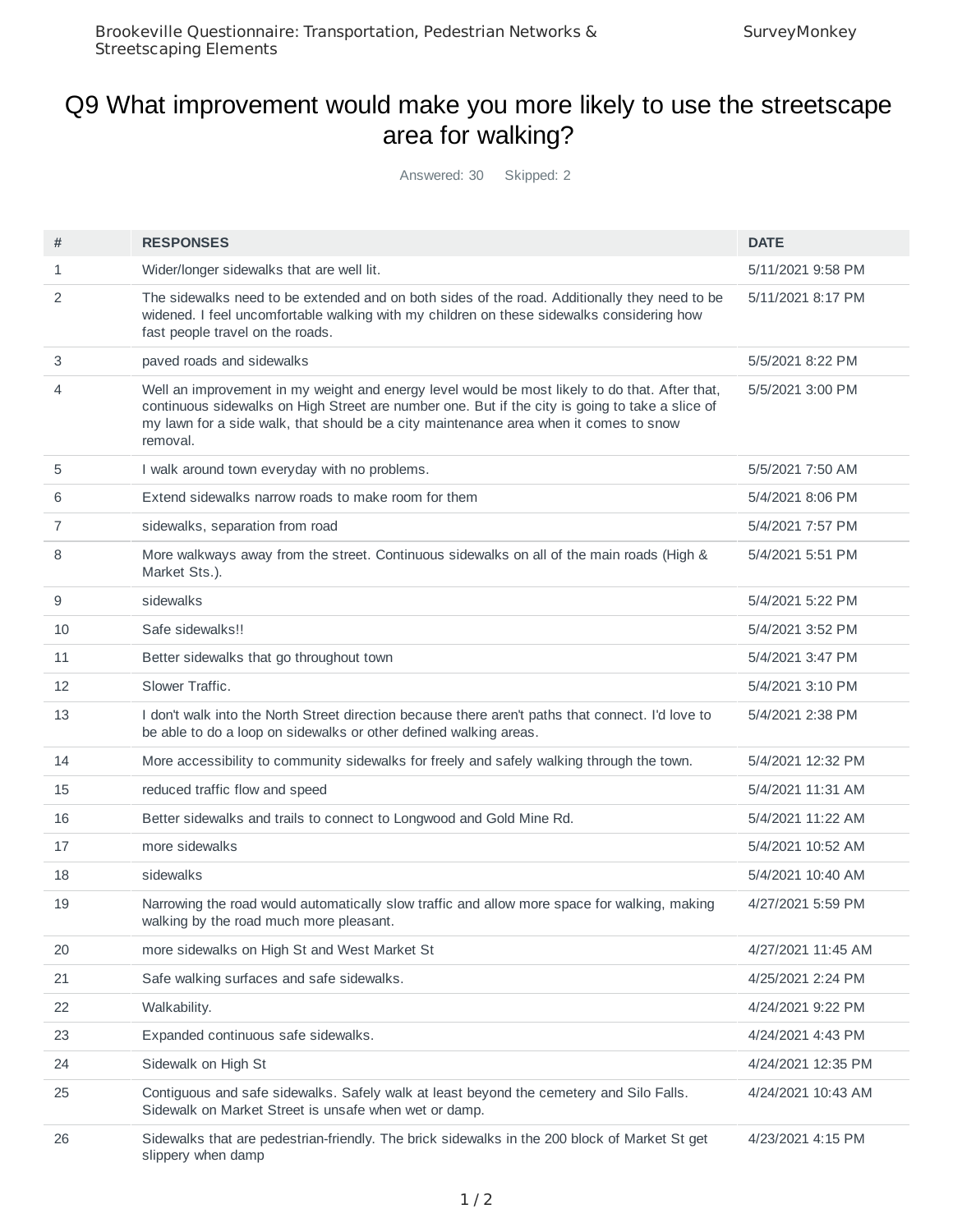|    | Brookeville Questionnaire: Transportation, Pedestrian Networks &<br><b>Streetscaping Elements</b>                                                                                                       | SurveyMonkey       |
|----|---------------------------------------------------------------------------------------------------------------------------------------------------------------------------------------------------------|--------------------|
| 27 | Continue sidewalk from 301-307 market through to 311, add crosswalk in front of academy,<br>continue sidewalk in front of church to past cemetery, crosswalk to join to path in front of silo<br>falls. | 4/22/2021 11:49 PM |
| 28 | safer, more sidewalks, more connections                                                                                                                                                                 | 4/22/2021 6:17 PM  |
| 29 | Hard surfaced roads and additional sidewalks.                                                                                                                                                           | 4/22/2021 6:01 PM  |
| 30 | sidewalks                                                                                                                                                                                               | 4/22/2021 4:44 PM  |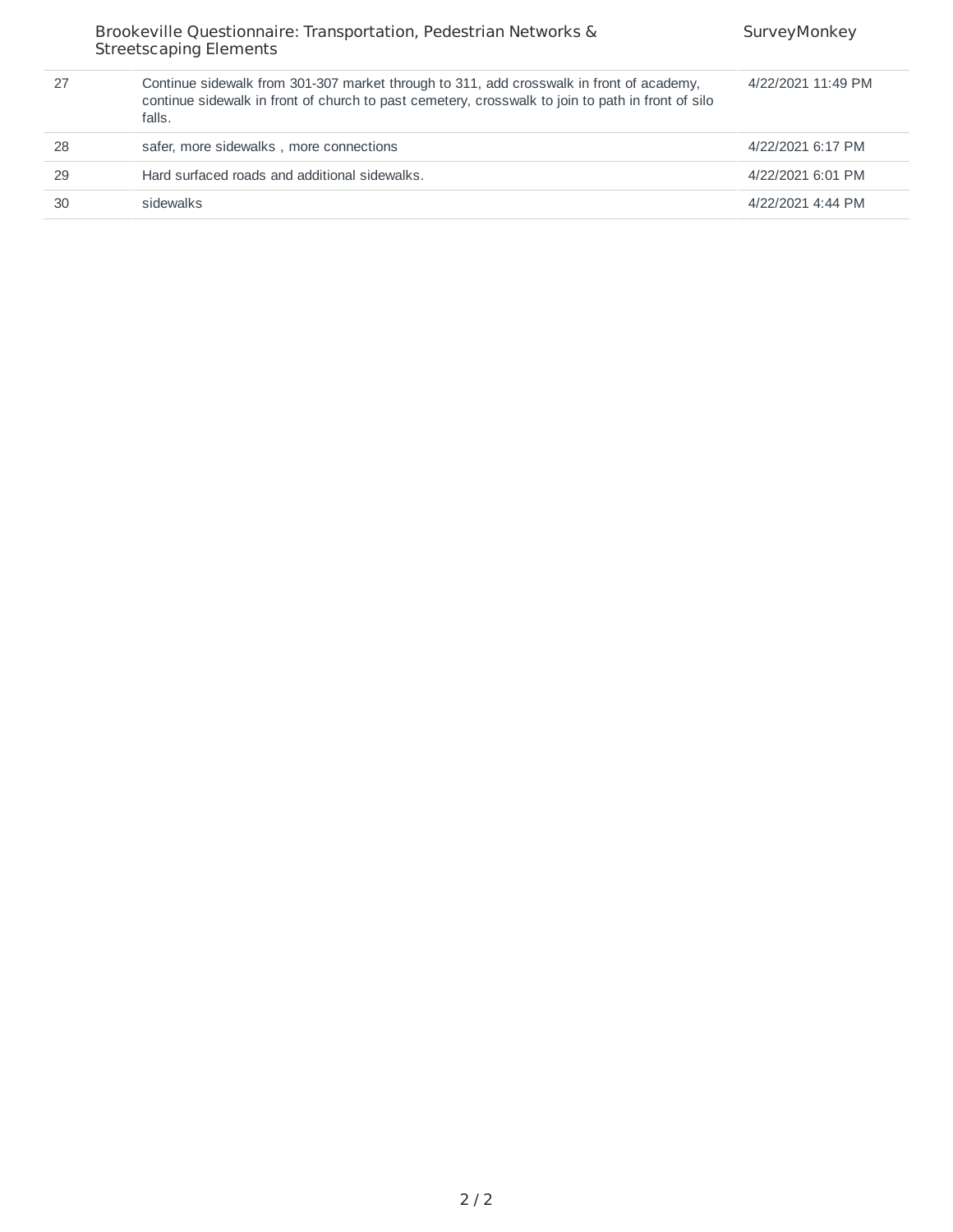### Q10 What improvement would make you more likely to use the streets for bicycling?

Answered: 27 Skipped: 5

| #  | <b>RESPONSES</b>                                                                                                                                                                                                                               | <b>DATE</b>        |
|----|------------------------------------------------------------------------------------------------------------------------------------------------------------------------------------------------------------------------------------------------|--------------------|
| 1  | Bicycle lanes.                                                                                                                                                                                                                                 | 5/11/2021 9:58 PM  |
| 2  | They would need to repaved and traffic would have to be reduced significantly. There's also<br>quite a bit of blind spots that would need to be addressed.                                                                                     | 5/11/2021 8:17 PM  |
| 3  | A bike lane                                                                                                                                                                                                                                    | 5/5/2021 8:22 PM   |
| 4  | It seems an unlikely proposition at best. I just don't see taking up biking. But my kids might is<br>there were continuous sidewalks.                                                                                                          | 5/5/2021 3:00 PM   |
| 5  | I cycle thousands of miles annually, but it's no longer safe to ride in and out of Brookeville due<br>to regional traffic patterns. Even with the bypass completed, I will seldom choose to cycle<br>around Brookeville.                       | 5/5/2021 7:50 AM   |
| 6  | Slow traffic with narrower streets and on street parking                                                                                                                                                                                       | 5/4/2021 8:06 PM   |
| 7  | n/a                                                                                                                                                                                                                                            | 5/4/2021 7:57 PM   |
| 8  | Better to build bike paths around town - away from the streets.                                                                                                                                                                                | 5/4/2021 5:51 PM   |
| 9  | won't use                                                                                                                                                                                                                                      | 5/4/2021 5:22 PM   |
| 10 | Traffic calming                                                                                                                                                                                                                                | 5/4/2021 3:52 PM   |
| 11 | A bike lane on Market Street and Georgia in town.                                                                                                                                                                                              | 5/4/2021 3:47 PM   |
| 12 | N/A                                                                                                                                                                                                                                            | 5/4/2021 3:10 PM   |
| 13 | I don't bike! Others have mentioned that there isn't enough space for safe biking.                                                                                                                                                             | 5/4/2021 2:38 PM   |
| 14 | reduced traffic flow and speed                                                                                                                                                                                                                 | 5/4/2021 11:31 AM  |
| 15 | Bike lanes and less traffic.                                                                                                                                                                                                                   | 5/4/2021 11:22 AM  |
| 16 | N/A                                                                                                                                                                                                                                            | 5/4/2021 10:52 AM  |
| 17 | <b>Bike Lanes</b>                                                                                                                                                                                                                              | 5/4/2021 10:40 AM  |
| 18 | Probably narrowing the streets. Also, if there were a safe way to bicycle up to the Brookeville<br>Beer Farm (which would mean having some safe passage for bikes or pedestrians just north of<br>the Bypass), I would bike through Town more. | 4/27/2021 5:59 PM  |
| 19 | NA                                                                                                                                                                                                                                             | 4/25/2021 2:24 PM  |
| 20 | Narrower streets.                                                                                                                                                                                                                              | 4/24/2021 9:22 PM  |
| 21 | designated bike lanes,                                                                                                                                                                                                                         | 4/24/2021 4:43 PM  |
| 22 | Pave the gravel roads.                                                                                                                                                                                                                         | 4/24/2021 12:35 PM |
| 23 | If you calm traffic, it will make it better for bicycling. I do not see a need for a bike lane on the<br>road                                                                                                                                  | 4/23/2021 4:15 PM  |
| 24 | none                                                                                                                                                                                                                                           | 4/22/2021 11:49 PM |
| 25 | stop lights and safer crossing and more sidewalks                                                                                                                                                                                              | 4/22/2021 6:17 PM  |
| 26 | A new smooth surface.                                                                                                                                                                                                                          | 4/22/2021 6:01 PM  |
| 27 | bike lanes                                                                                                                                                                                                                                     | 4/22/2021 4:44 PM  |
|    |                                                                                                                                                                                                                                                |                    |